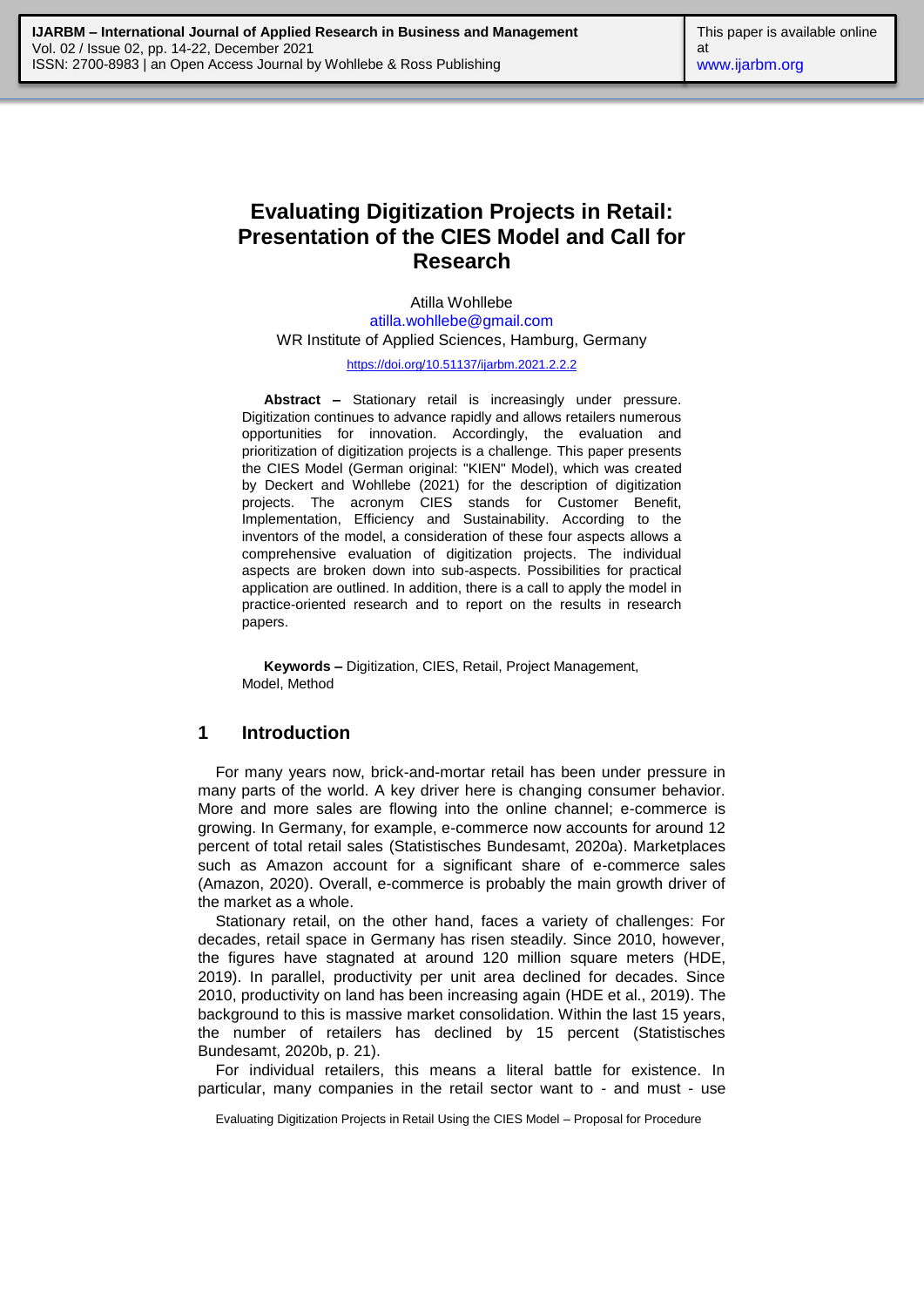digitization to secure their existing business model for the future. Mobile devices play a special role in this (BITKOM, 2011, 2019), in both online and on-site shopping (Wohllebe, Dirrler, et al., 2020). In many cases, retailers already publish their own mobile apps. In particular, loyal customers of a retailer can be tied to the company even better in this way (Wohllebe, Ross, et al., 2020).

In addition, there are many other opportunities along the entire retail value chain to leverage digitization; from physical distribution to product range design, marketing and the payment process to the design of after-sales services (Albers & Peters, 1997).

Digitization also means many new challenges for retailers. Many companies are faced with increasing complexity. Product life cycles seem to be getting shorter (Bayus, 1994; Goldman, 1982), working methods are changing (Wohllebe, 2021) and corporate culture is more and more influenced by digitization (Arimie & Oronsaye, 2020; Diez, 2020). In addition to the competitive pressure that already exists, the importance of sustainability, for example in the ecological or social sense, is also increasing (Deckert, 2020; Morelli, 2013). However, it also becomes apparent that not every digital innovation is automatically also sustainable, especially considering the Rebound Effect (Biewendt et al., 2020; Dorner, 2019; Wohllebe, 2019).

In this complex environment, companies must weigh and prioritize among numerous options for digitization. Which digitization projects are important and urgent, which are rather less important?

A framework for evaluating digitization projects is provided by the CIES model. Deckert & Wohllebe (2021) propose to use this model to consider and evaluate digitization projects under the aspects of customer benefit, implementation, efficiency and sustainability.

This paper presents the CIES model, originally abbreviated "KIEN" in German, for the first time in English. The individual aspects of the CIES model are described and broken down into individual facets. The aim of the paper is to present the CIES model to potentially interested readers from science and practice. In addition, there is a call to conduct applicationoriented research using the CIES model and to report on the results in corresponding scientific publications.

#### **2 Presentation of the CIES Model**

The CIES model according to Deckert & Wohllebe (2021) is providing a framework for describing and evaluating digitization projects. Originally developed in German as the "KIEN" model, the model is part of a book dealing with the digitalization of retail. CIES is an acronym for "Customer Benefit", "Implementation", "Efficiency" and "Sustainability" (cf. Figure 1).

The authors use the CIES model to describe various technologies and tactics in the context of digitization in retail based on these four aspects. the model is used as a framework to narratively describe various digitization projects in the context of retail. The narrative application of the model allows for relatively free and individualized attention to each CIES aspect. It allows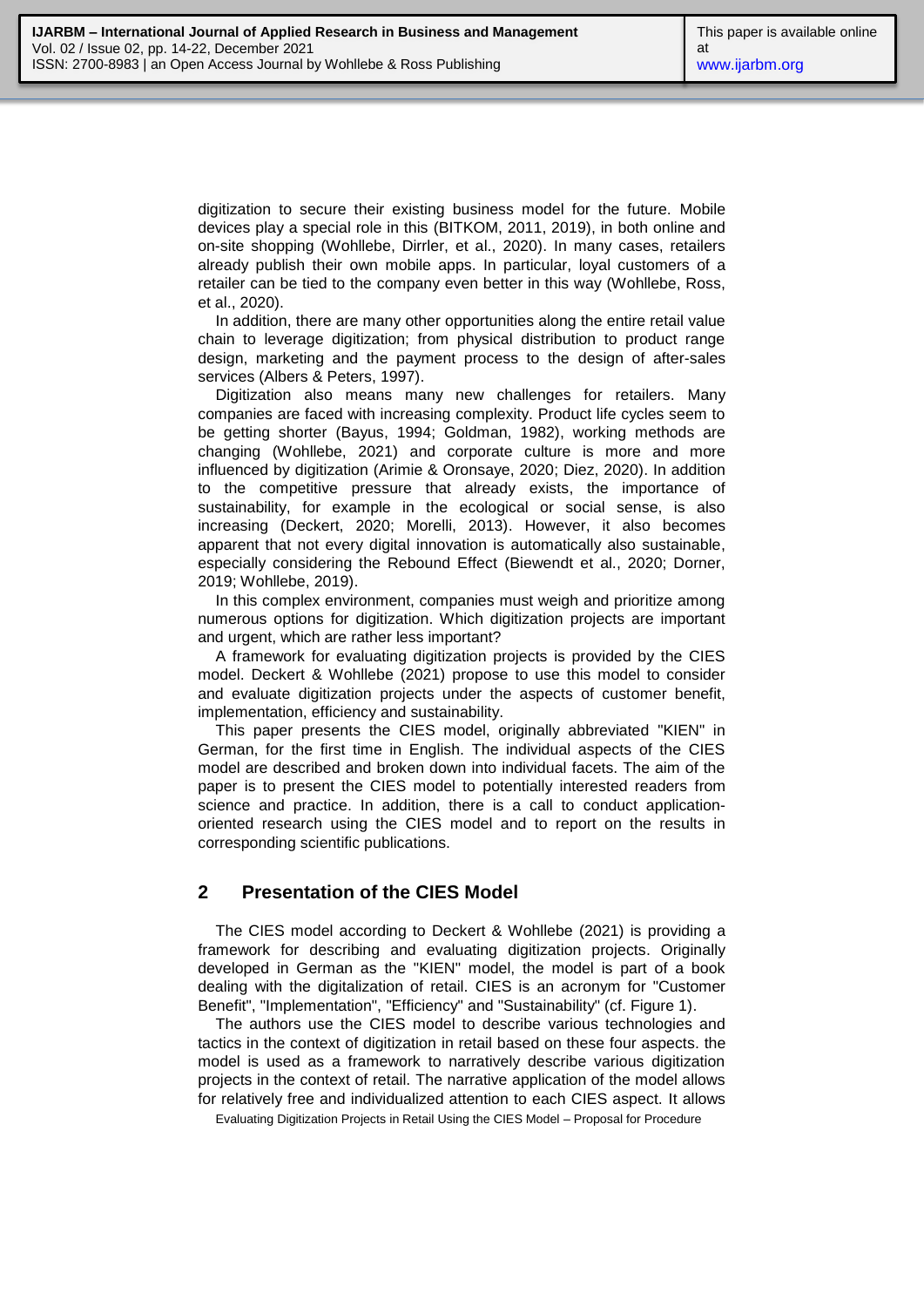

a simple and at the same time comprehensive consideration of the most important topics to evaluate digitization projects.

**Figure 1**: CIES Model, modified taken from Deckert & Wohllebe (2021)

In the following it is described which aspects are mentioned regarding the four elements of the CIES model.

Looking at the customer benefit it is to be investigated how customers can benefit from a certain digitization project. This includes the relevance of the customer problem (Is the problem to be solved really existing and how many customers are facing this problem?), the quality of the solution (To what extend does the digitization project solve the problem?) and the confidence (How surely will the problem be solved?).

Regarding the implementation the aspects regarding the initial setup of a digitization project are covered. This means if the company knows the steps to be taken for the implementation, if there are any experiences from similar previous projects and how much effort the implementation will cause.

When it comes to efficiency CIES model asks for two aspects: One way towards efficiency gains can consist of reducing the input ("less costs" while having a constant output), while the other one can be about increasing the output ("more revenue" while having a constant input).

When it comes to sustainability, the triple bottom line model can be employed (Elkington, 2018). When proposing the CIES model, sustainability is referred to ecological, social and economic aspects. This can include things like saving CO2 emissions, ensuring better working conditions or securing a company's continued existence. The integration of sustainability into the model is not only in keeping with the spirit of the times. Especially against the background of considerations on the introduction of CO2 taxes and similar regulatory instruments, sustainability must be more strongly integrated into business calculations.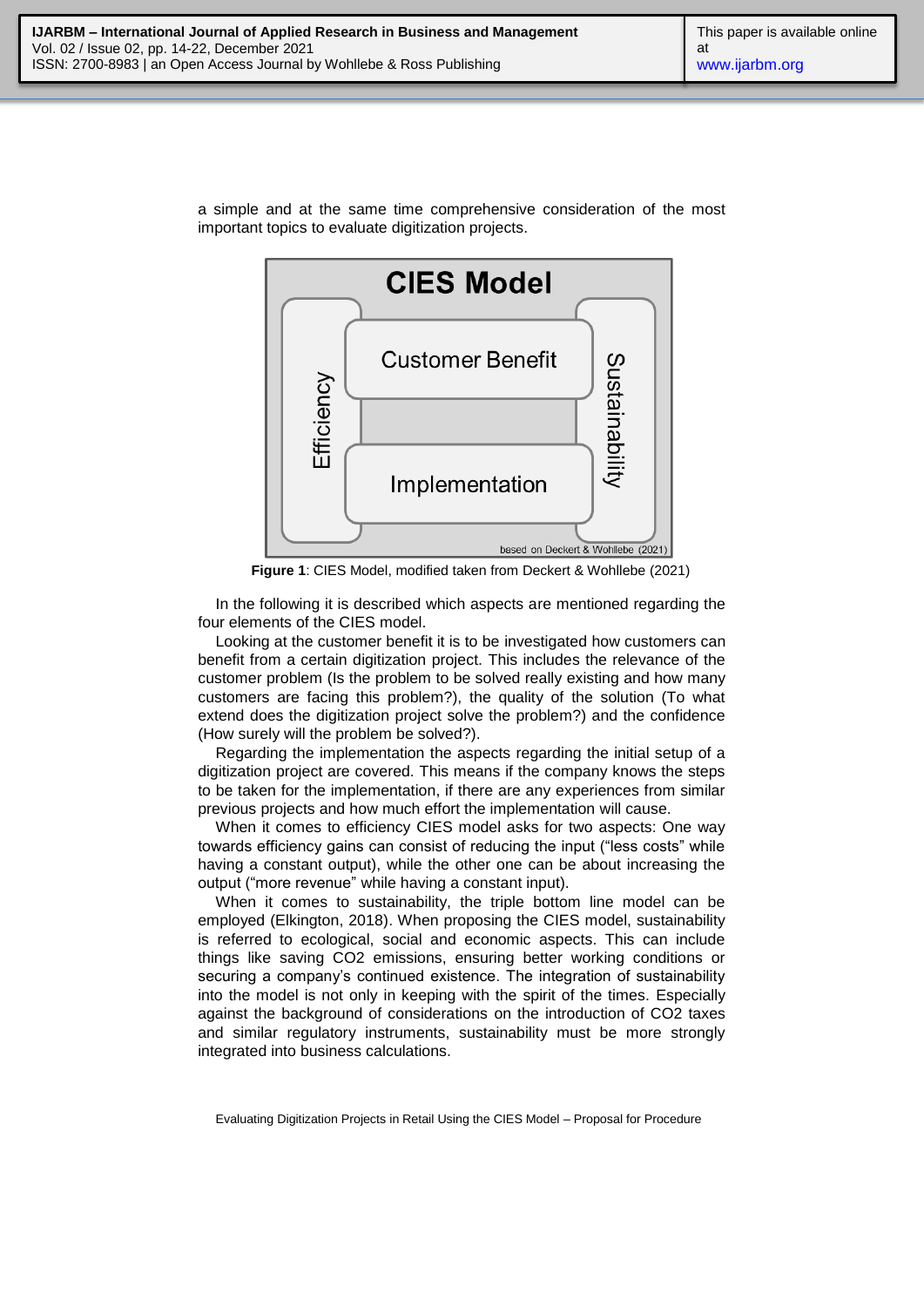**Table 1**: CIES model aspects and sub-aspects

| <b>Aspect</b>           | <b>Sub-Aspects</b>                                           |
|-------------------------|--------------------------------------------------------------|
| <b>Customer Benefit</b> | Actual existence of the customer problem                     |
|                         | Size of the group affected by the problem                    |
|                         | Suitability of the respective method for solving the problem |
|                         | Certainty about the correct functionality of the method      |
| Implementation          | Completely known implementation path                         |
|                         | Existence of experience from similar projects                |
|                         | Estimated scope of the implementation                        |
| Efficiency              | Decrease of the required input                               |
|                         | Increase of the achieved output                              |
| Sustainability          | Positive impact on environmental sustainability              |
|                         | Positive impact on social sustainability                     |
|                         | Positive impact on economic sustainability                   |

Table 1 summarizes which sub-aspects per CIES aspect can be extracted from the discussion of the individual digitization technologies and methods in the original publication.

## **3 Call for Research Related to the CIES Model**

The CIES model provides a comprehensive way to describe digitization projects. In the original publication, this is done primarily in a narrative manner: The CIES model is used to successively characterize different methods and technologies of digitization.

This paper calls for the CIES model to be actively used in business research and for the results to be published.

Two ways of application are particularly interesting. On the one hand, within a company as a tool to support business decisions: Here, the CIES model could be used to characterize and prioritize several alternative actions (different digitization projects) against each other. On the other hand, across several companies to make statements about how specific digitization projects are perceived: For example, the CIES model could conceivably be used in the context of the market launch of new technologies.

In both cases, an empirically driven application of the model would be possible. Accordingly, this paper calls in particular for empirical research based on the CIES model to be conducted and published.

In particular, an approach based on expert assessments would be conceivable. Such approaches can already be found today, for example, in studies conducted according to the Delphi method (Dalkey & Helmer, 1963; Linstone & Turoff, 1975). In order to do justice to the various aspects of the CIES, experts from different categories would probably have to be consulted. Cross-functional teams of this kind have also proven their worth in other areas, especially in IT, when dealing with complex issues (Moses, 2015; Roock & Wolf, 2016, p. 95; Wohllebe, 2021).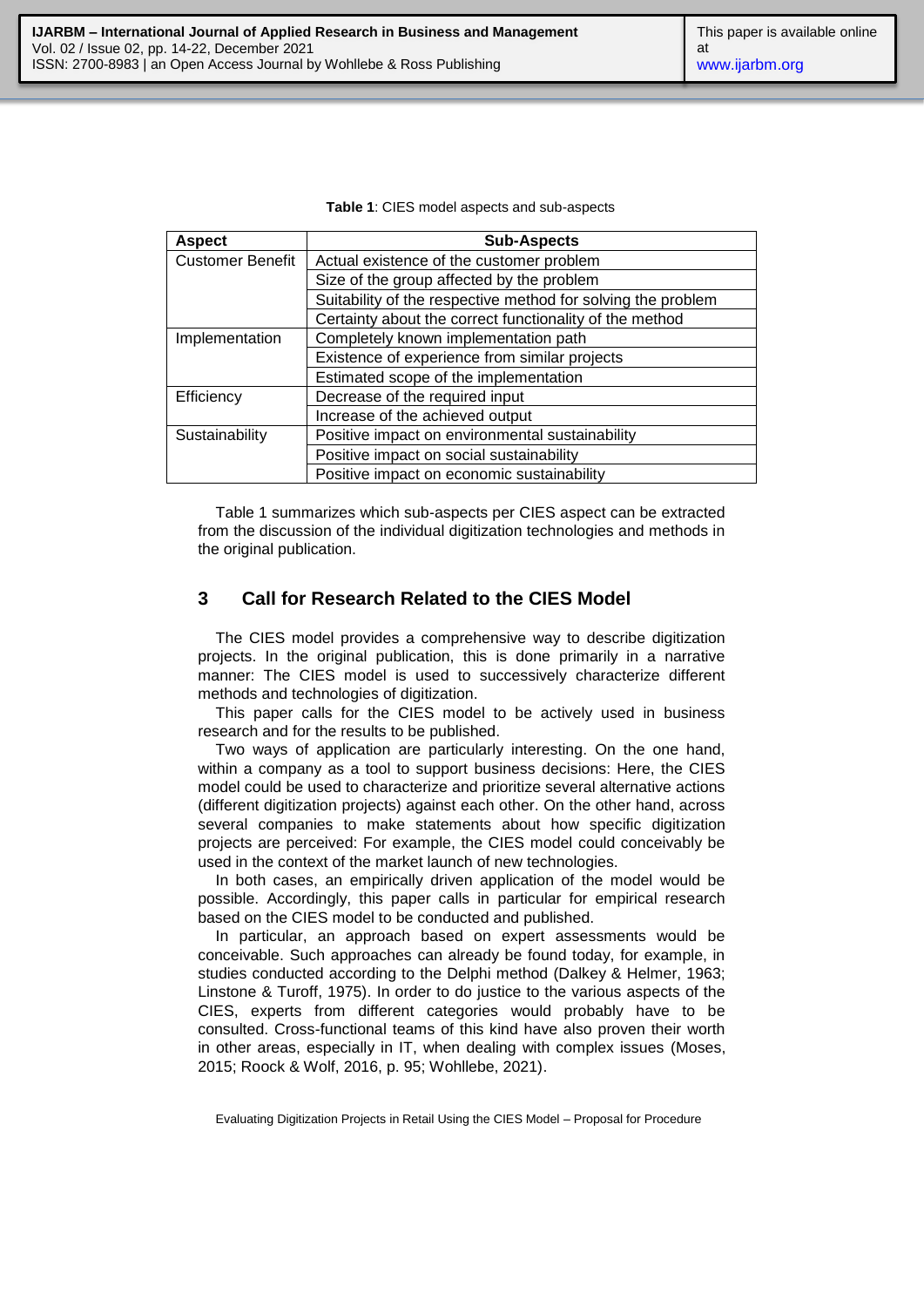## **4 Summary and Conclusion**

This paper aimed to present the CIES model for the first time in an international context. Furthermore, the paper serves as a call for applied research based on the CIES model.

First, the introduction shows in which context and against the background of which dynamics the model was developed. Then the model is presented with its four individual aspects. The foundation for this presentation is the discussion of the various digitization technologies and methods that form the focus of the original publication.

Originally developed in German as the "KIEN" model, the CIES model is part of a book dealing with the digitalization of retail. With its four aspects, the CIES model represents a catchy approach to evaluate digitization projects. It allows a simple and at the same time comprehensive consideration of the most important aspects. The natural integration of sustainability into the model demonstrates the authors' position of sustainability as a full-value criterion in business decisions.

Finally, there is a call to the scientific community in the field of management, digitization and digital transformation: Scientific results from practice-oriented research applying the CIES model, e.g., in the context of digitization projects in business, are requested.

### **5 Authors**

**Atilla Wohllebe** from Germany researches on consumer-related issues. His research interests include digitization, retail, and specifically the use of mobile technologies in these contexts. He has worked as an employee and freelancer on numerous digitization projects. He contributes to the WR Institute of Applied Sciences and is co-founder of Wohllebe & Ross Publishing.

#### **6 References**

Albers, S., & Peters, K. (1997). *Die Wertschöpfungskette des Handels im* 

*Zeitalter des Electronic Commerce* (Manuskripte Aus Den Instituten

Für Betriebswirtschaftslehre Der Universität Kiel No. 429). Christian-

Albrechts-Universität zu Kiel, Institut für Betriebswirtschaftslehre.

https://econpapers.repec.org/paper/zbwcauman/429.htm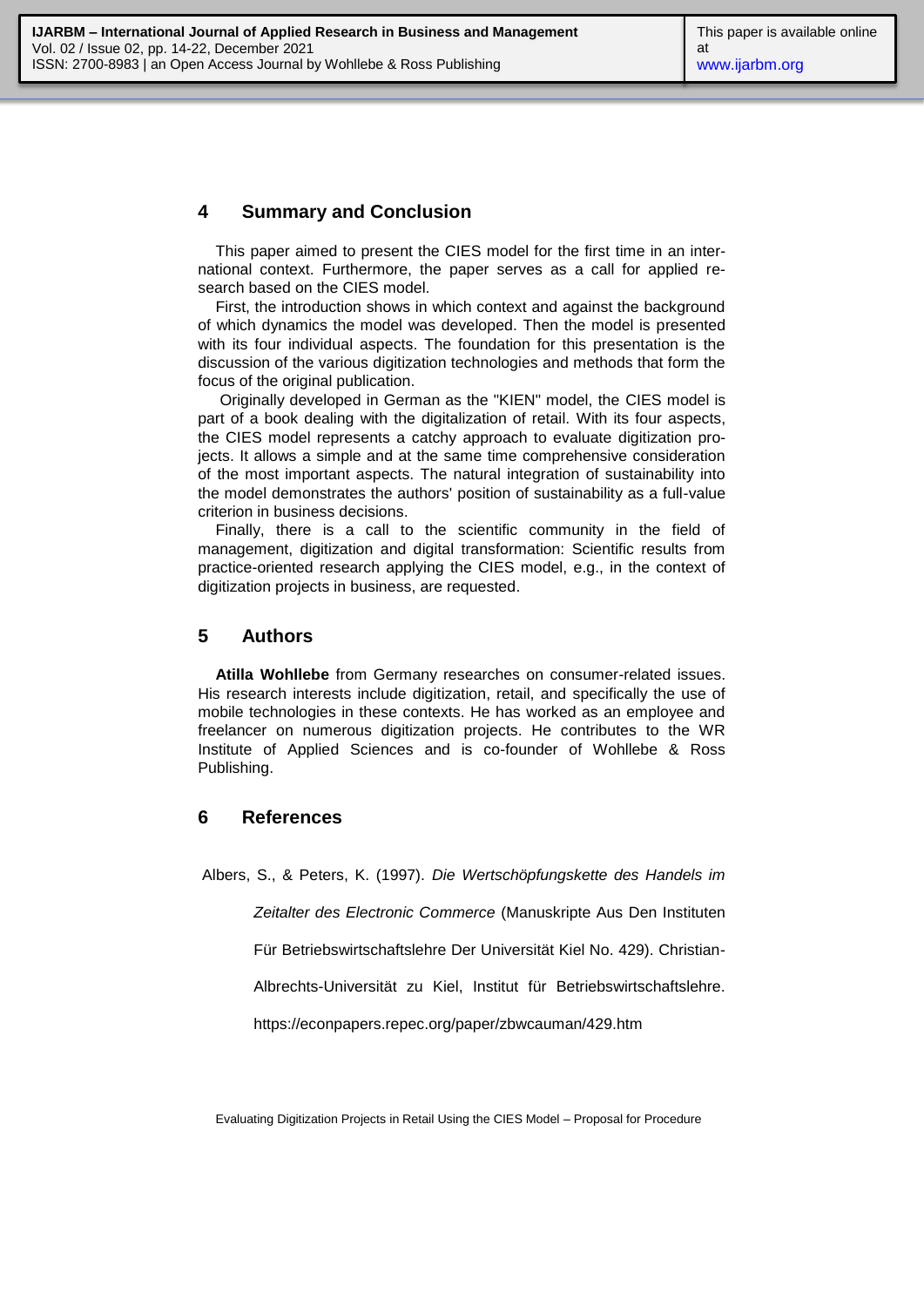- Amazon. (2020). *Umsatz von Amazon in Deutschland und weltweit in den Jahren 2010 bis 2019*. https://ir.aboutamazon.com/staticfiles/63a014ac-bd47-42ce-b548-022a90d96e9a
- Arimie, J. C., & Oronsaye, A. O. (2020). Assessing Employee Relations and Organizational Performance: A Literature Review. *International Journal of Applied Research in Business and Management*, *1*(1), 1– 17. https://doi.org/10.51137/ijarbm.2020.1.1.1
- Bayus, B. L. (1994). Are product life cycles really getting shorter? *Journal of Product Innovation Management*, *11*(4), 300–308. https://doi.org/10.1016/0737-6782(94)90085-X
- Biewendt, M., Blaschke, F., & Böhnert, A. (2020). The Rebound Effect—A Systematic Review of the Current State of Affairs. *European Journal of Economics and Business Studies*, *6*(1), 106–120. https://doi.org/10.26417/ejes.v6i1.p106-120
- BITKOM. (2011). *Aus Entwicklersicht: Was sind die vorrangigen Gründe für Ihr Unternehmen in die Entwicklung mobiler Anwendungen zu investieren?* Statista. https://de.statista.com/statistik/daten/studie/196892/umfrage/bewegg

BITKOM. (2019). *Umsatz mit mobilen Apps in Deutschland in den Jahren 2008 bis 2018 sowie eine Prognose für 2019 (in Millionen Euro)*. Statista.

ruende-von-unternehmen-fuer-die-entwicklung-von-apps/

https://de.statista.com/statistik/daten/studie/173810/umfrage/umsatz -mit-mobilen-apps-in-deutschland-seit-2009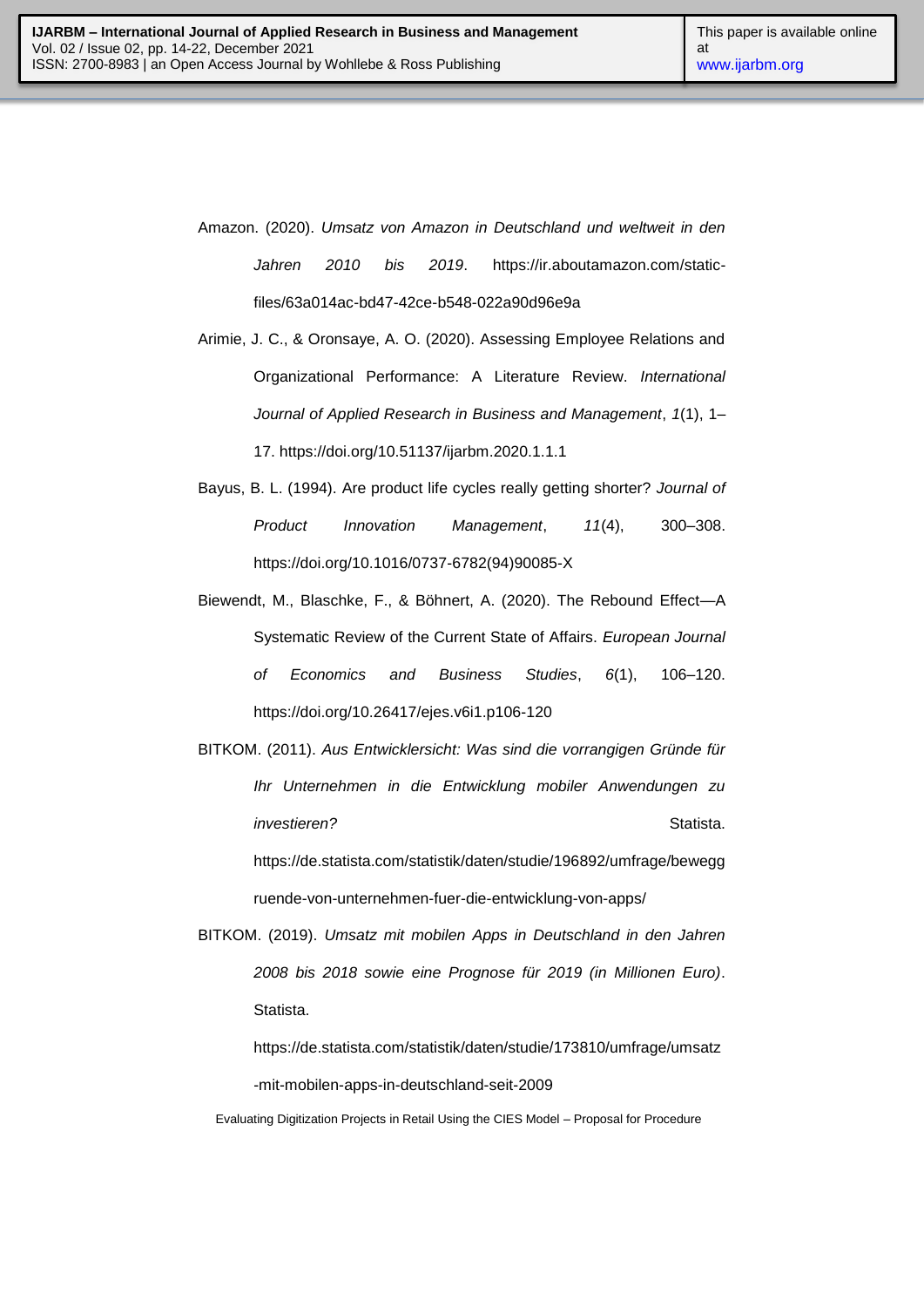- Dalkey, N., & Helmer, O. (1963). An Experimental Application of the DELPHI Method to the Use of Experts. *Management Science*, *9*(3), 458–467. https://doi.org/10.1287/mnsc.9.3.458
- Deckert, R. (2020). *Digitalisierung und nachhaltige Entwicklung: Vernetztes Denken, Fühlen und Handeln für unsere Zukunft*. Gabler Verlag. https://doi.org/10.1007/978-3-658-29097-9
- Deckert, R., & Wohllebe, A. (2021). *Digitalisierung und Einzelhandel: Taktiken und Technologien, Praxisbeispiele und Herausforderungen* (1st ed.). Springer Gabler. https://www.springer.com/de/book/9783658330897
- Diez, E. (2020). Managing A Veterinary Practice: A Guide To Organizational Culture In Veterinary Practice. *International Journal of Applied Research in Business and Management*, *1*(1), 18–26. https://doi.org/10.51137/ijarbm.2020.1.1.2
- Dorner, Z. (2019). A behavioral rebound effect. *Journal of Environmental Economics and Management*, *98*, 102257. https://doi.org/10.1016/j.jeem.2019.102257
- Elkington, J. (2018, June 25). 25 Years Ago I Coined the Phrase "Triple Bottom Line.‖ Here's Why It's Time to Rethink It. *Harvard Business Review*. https://hbr.org/2018/06/25-years-ago-i-coined-the-phrasetriple-bottom-line-heres-why-im-giving-up-on-it

Evaluating Digitization Projects in Retail Using the CIES Model – Proposal for Procedure Goldman, A. (1982). Short product life cycles: Implications for the marketing activities of small high-technology companies\*. *R&D Management*, *12*(2), 81–90. https://doi.org/10.1111/j.1467-9310.1982.tb00487.x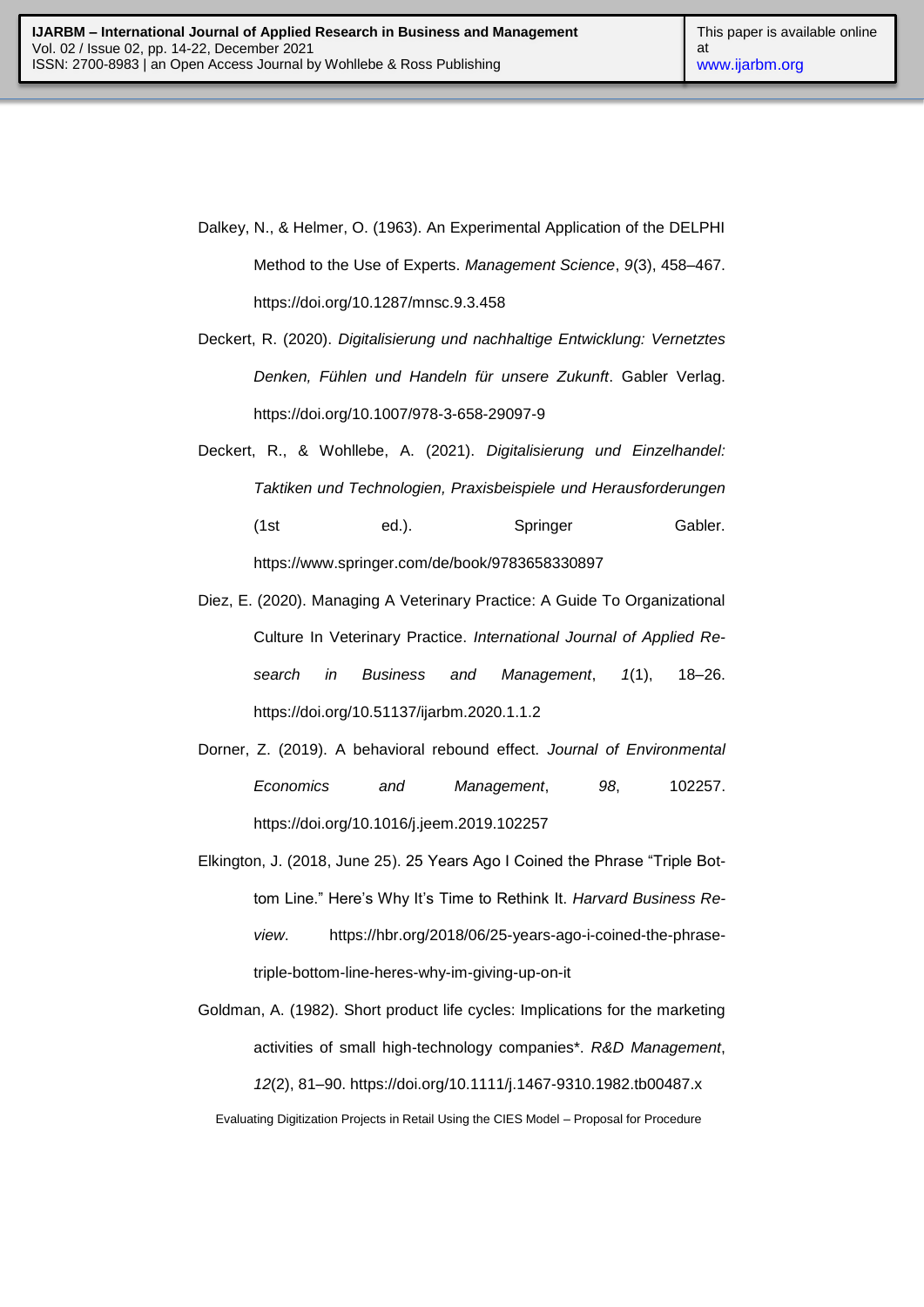HDE. (2019). *Verkaufsfläche im Einzelhandel in Deutschland bis 2018*. Statista.

https://de.statista.com/statistik/daten/studie/462136/umfrage/verkauf sflaeche-im-einzelhandel-in-deutschland/

HDE, Statista, KPMG, & bevh. (2019). *Flächenproduktivität im Einzelhandel in Deutschland bis 2018*. Statista. https://de.statista.com/statistik/daten/studie/214701/umfrage/flaeche nproduktivitaet-im-deutschen-einzelhandel/

- Linstone, H. A., & Turoff, M. (Eds.). (1975). *The Delphi method: Techniques and applications. Ed. by Harold A[drian] Linstone, Murray Turoff*. Addison-Wesley.
- Morelli, J. (2013). Environmental Sustainability: A Definition for Environmental Professionals. *Journal of Environmental Sustainability*, *1*(1). https://doi.org/10.14448/jes.01.0002
- Moses, J. (2015). Agile Writing: A Project Management Approach to Learning. *International Journal of Sociotechnology and Knowledge Development*, *7*(2), 1–13. https://doi.org/10.4018/IJSKD.2015040101
- Roock, S., & Wolf, H. (2016). *Scrum—Verstehen und erfolgreich einsetzen* (1. Auflage). dpunkt.verlag.
- Statistisches Bundesamt. (2020a). *Umsatzanteil des eCommerce im Einzelhandel in Deutschland*. Statista. https://de.statista.com/statistik/daten/studie/261395/umfrage/umsatz anteil-des-ecommerce-im-einzelhandel-in-deutschland/